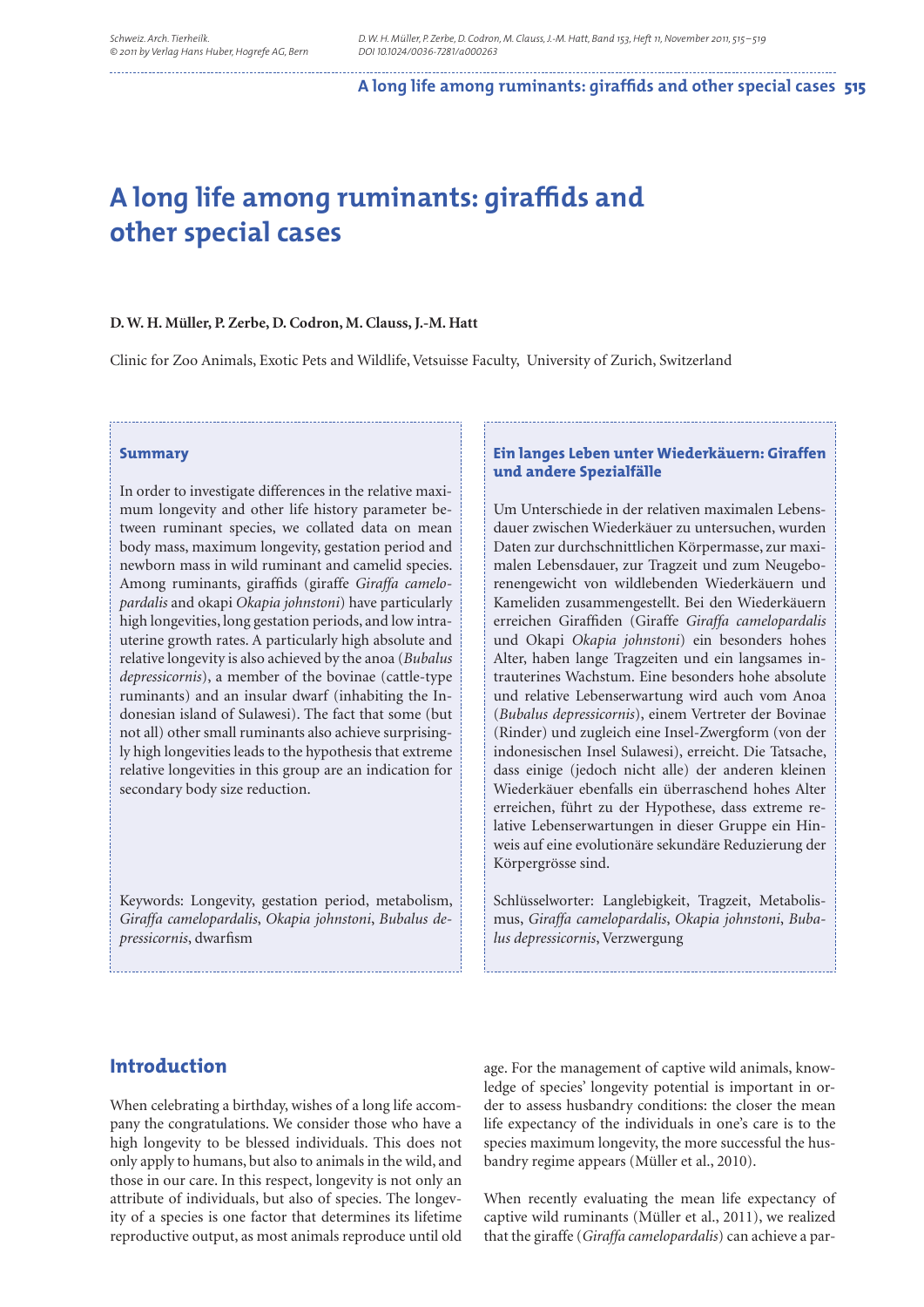### **516 Originalarbeiten**

ticularly high longevity with a reported record of 38 years for a free-ranging animal (Carey and Judge, 2000). On the one hand, this could simply be an effect of body size. As many other physiological parameters, longevity increases allometrically with body size (Sacher, 1959; Blueweiss et al., 1978; Western, 1979). Blueweiss (1978) found that average life expectancy in mammals scaled with BM0.17, Gaillard et al. (2003) found an allometric exponent of 0.19 in an analysis of 78 mammalian species, and Western (1979) calculated that life expectancy in artiodactyls scaled with body mass (BM)<sup>0.20</sup>. Our own unpublished analyses of data for captive wild ruminants reveal a dichotomy, with average life expectancy of females scaling with BM $0.15$ , and of males scaling with BM $0.11$  (as used for Müller et al., 2011). The very high longevity noted for giraffe, the largest extant ruminant (Owen-Smith, 1988), may therefore not be surprising.

On the other hand, however, the only other extant giraffid, the okapi (*Okapia johnstoni*), can also become very old as compared to other ruminants (animals up to 33 years of age were reported in captivity; EAZWV, 2008), although its average adult body mass is far lower than that of the giraffe (250 – 300 kg). Therefore, we wondered whether the taxonomic group of the giraffids is characterised by a particularly high longevity among the ruminants that



*Figure 1*: Relationship between body mass and the maximum longevity in 127 ruminant and 4 camelid species.

is independent of their body mass range. In order to test this hypothesis, we collated maximum longevity data for wild ruminants and camelids, and compared these also to data on gestation periods and neonate body masses.

### **Material and Methods**

Literature data on ruminants was collated on a species level for maximum longevity and average female body



*Figure 2*: Relationship between a) body mass and gestation period in 151 ruminant and 4 camelid species; b) maximum longevity and gestation period in 120 ruminant and 4 camelid species; c) body mass and newborn mass in 151 ruminant and 4 camelid species; d) newborn mass and intrauterine growth rate in 151 ruminant and 4 camelid species. Note that although giraffids and camelids have comparatively long gestation periods (a), even in relation to their longevity (b), they do not produce comparatively larger offspring (c), which means that the intrauterine growth rate in these species is relatively small (d).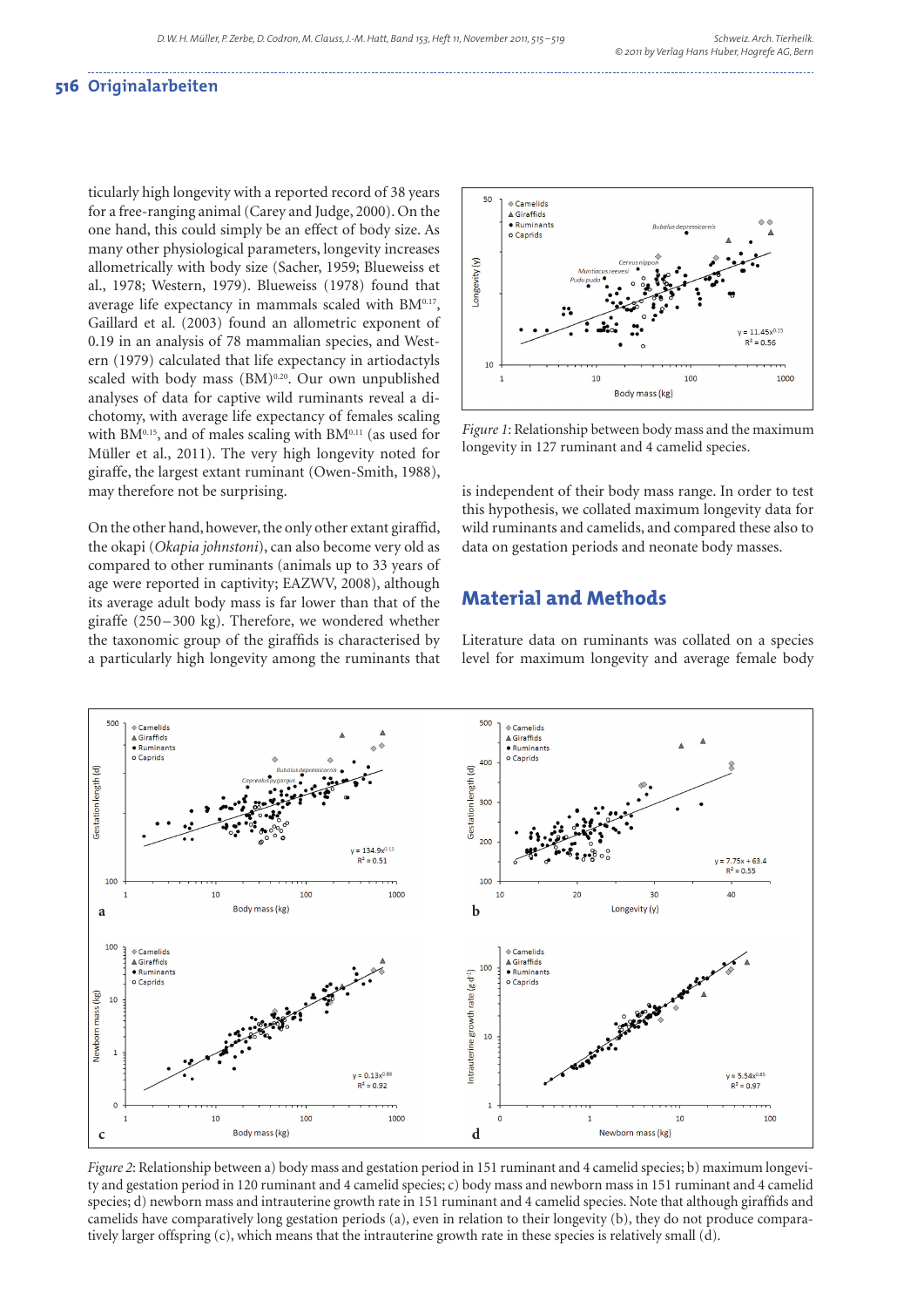#### A long life among ruminants: giraffids and other special cases 517

mass (BM) (mostly from Silva and Downing, 1995; Weckerly, 1998; Ernest, 2003); data for gestation periods and neonate body mass was taken from the Pantheria database (Jones et al., 2009). For some species, not all data were available. As a comparative group, the only other ruminating herbivores, the camelids, were included in this study, because camelids are known to have a lower metabolism than most ruminants (Van Saun, 2006; Maloiy et al., 2009), and level of metabolism is one factor that is often referred to in the context of longevity (de Magalhães et al., 2007). Data are presented in log-log plots; allometric regressions (as linear regression on log-transformed values) according to  $y = a$  BM<sup>b</sup> were performed in PASW 18.0 (SPSS Inc., Chicago, IL). The resulting allometric exponent was used to rank species in terms of their relative longevity.

### **Results**

Maximum longevity (in years) among ruminants and camelids scaled to 11.5 (95%CI 10.4-12.5) BM0.15 (95%CI  $(12-0.17)$   $(r^2=0.56, p < 0.001)$ . Although the giraffids and the camelids were clearly above the regression line (Fig. 1), other individual ruminant species also achieve comparatively high longevities. When expressed as relative longevity (years BM-0.15), the anoa (*Bubalus depressicornis*) achieves the highest longevity, followed not only by the camelids and the okapi but also by several small cervids (Reeve's muntjac *Muntiacus reevesi*, Southern pudu *Pudu puda*, Sika deer *Cervus nippon*).

The gestation period (in days) among ruminants and camelids scaled to 135 (95 %CI 124-147) BM0.13 (95 %CI 0.11-0.15)  $(r^2=0.51, p < 0.001)$ . Although the giraffids and the camelids are clearly above the regression line (Fig. 2a), other ruminant species also achieve comparatively long gestation periods, such as the Siberian roe deer (*Capreolus pygargus*) (where this can be attributed to the peculiarity of delayed implantation, Aitken, 1974) and again the anoa. When gestation period is plotted against longevity (Fig. 2b), it is evident that camels and especially giraffids have very long gestation periods even for their high longevity. In contrast, a group of medium-sized ruminants mostly belonging to the caprids have comparatively short gestation periods. In spite of their long gestation period, camelids and giraffids do not produce larger offspring than other ruminants (Fig. 2c). Consequently, the intrauterine growth rates of camelids and giraffids are lower than those of other ruminants (Fig. 2d).

## **Discussion**

The comparisons of longevity and especially of gestation periods and intrauterine growth rates suggest that giraffids are peculiar among extant ruminants. Ruminant species differ in various physiological adaptations (Clauss et al., 2010) and also in various life history parameters (this study). Life history parameters have often been linked to the level of metabolism; one question under debate is, for example, whether species with a low metabolism achieve higher longevities than species with a higher metabolism (de Magalhães et al., 2007). Among the cetartiodactyls, the hippopotamids, with their comparatively low metabolism (Schwarm et al., 2006), achieve particularly high longevities. The record of 44 years for the pygmy hippopotamus (*Hexaprotodon liberiensis*) (Carey and Judge, 2000) with a body mass of about 220 kg is distinctively longer than that of similar-sized ruminants. The same pattern applies to camelids, for which evidence for a lower metabolism than for ruminants exists (Van Saun, 2006; Maloiy et al., 2009), and which display higher longevities than most similar-sized ruminants (Fig. 1). These findings do not necessarily mean that these principles can be generally transferred to other taxonomic groups. Actually, meta bolism-dependent longevity is not evident in most mammalian taxa (de Magalhães et al., 2007). However, transferring these considerations within the ruminants to the giraffids invokes the assumption that that giraffids also have a comparatively low metabolism among the ruminants.

This hypothetical conclusion is further supported by data on intrauterine growth rates. Even more impressive than the giraffids' long lifespans are their extremely long gestation periods (Fig. 2a) and particularly slow intrauterine growth rates (Fig. 2d). Slow intrauterine growth is compatible with a reduced metabolic level, and our findings may thus have important ecological consequences for giraffids. Low reproductive outputs coupled with slow metabolic rates may leave giraffids competitively disadvantaged when interacting with more reproductively efficient species (McNab, 2006). Maybe because of this, giraffids occupy only very peculiar habitats, and have narrow niche breadths: of the two extant species, the okapi is limited in the wild to one small habitat in the Ituri forest (Hart and Hart, 1988), whereas the giraffe occupies, due to its peculiar body shape, a unique dietary/ behavioural niche (Cameron and du Toit, 2007). In this way, the scenario we describe may account for the low species richness amongst extant compared with fossil giraffe faunas (Solounias, 2007). A low metabolism could further hinder performance, for instance by contributing to the giraffe's suspected susceptibility to cold spells (Clauss et al., 1999), and the high longevity of giraffids might explain the observation that the abnormal tooth wear reported in captive specimens is more prominent in giraffe and okapi than in any other browsing ruminant (Clauss et al., 2007; Kaiser et al., 2009).

A surprising finding of our analysis was that several other ruminant species achieve longevities that are, in relation to their body mass, even higher than that of the giraffids.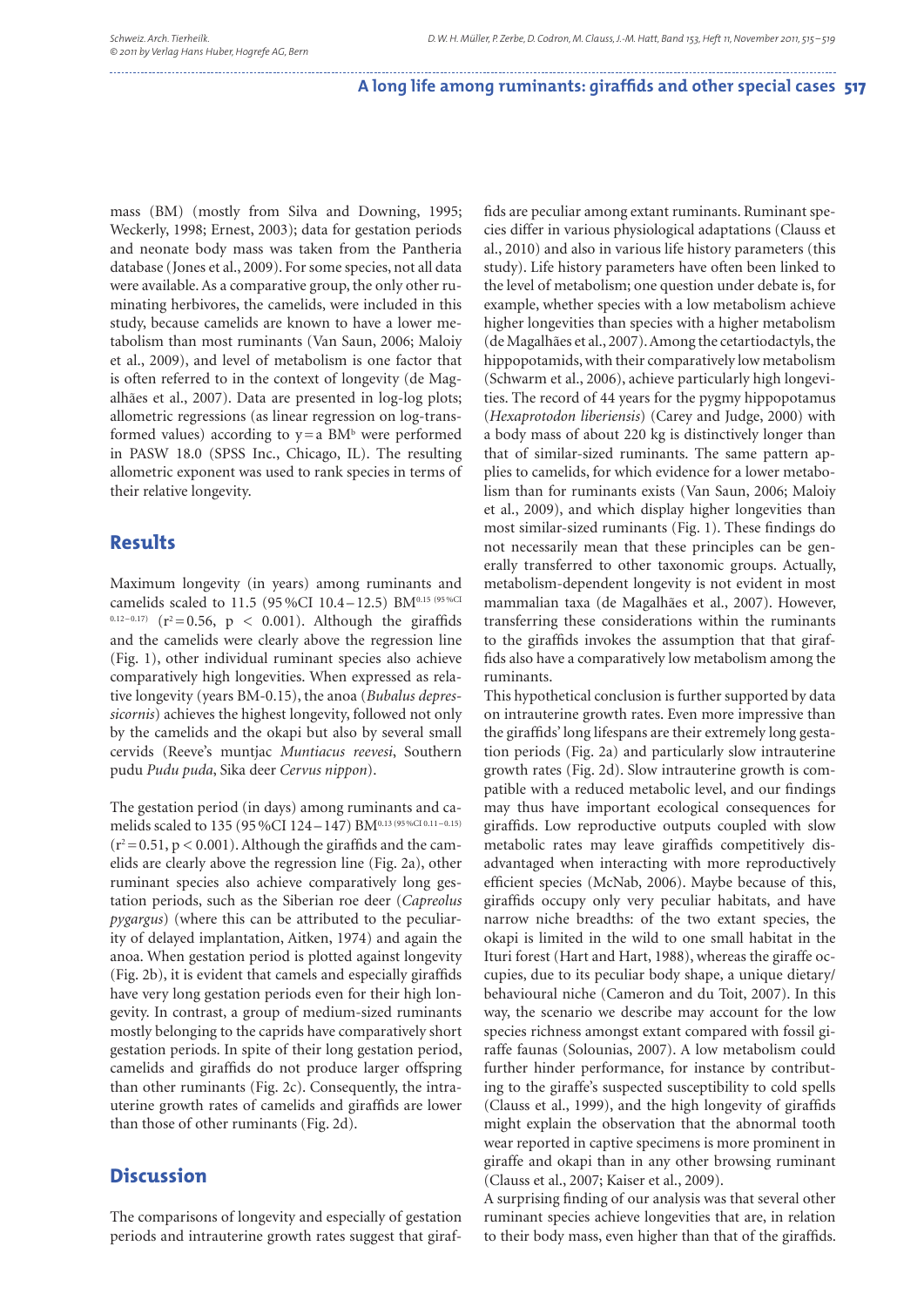#### **518 Originalarbeiten**

This leads to the question whether those species with outstanding longevities share some common characteristics, or whether this observation simply has to be considered individually for each species in isolation. The highest relative longevity recorded in the ruminants (i.e., in proportion to body mass) is achieved by the anoa, which is native to the Indonesian island of Sulawesi (Burton et al., 2005). The anoa belongs to the tribe Bovini, the cattle-type ruminants, shares some characteristics of digestive physiology with other cattle-type ruminants (Flores-Miyamoto et al., 2005), and is a typical case of island dwarfism, where descendants of larger-bodied species reduce their body size as a response to their restriction on an island habitat – a phenomenon observed in animals as diverse as cervids, hippos, and elephants (Raia and Meiri, 2006). Insular dwarfism is usually interpreted as an adaptation to the limited resources on the smaller island habitat. It is tempting to speculate that during the evolution of dwarf forms, not only anatomical (Clauss et al., 2009), but also physiological adaptations of the ancestral form are maintained, resulting in comparatively high longevities and long gestation periods in the dwarf forms. In this study, several other small ruminants such as the small cervids pudu and muntjac had particularly high longevities; in these cases, one could speculate that the extreme longevities of these species indicate a similar secondary dwarfing, not because of island habitats, but because of other habitat characteristics that made an evolutionary reduction of body size adaptive. If these speculations could be corroborated, the examples presented here may indicate that the effect of the evolutionary history of species needs to be taken into account when interpreting results of allometric analyses. However, these speculations, as well as the intriguing fact that caprids have particularly short gestation periods that might be an adaptation to the particularly pronounced reproductive seasonality of this group, remain to be further investigated. Whatever the evolutionary implications, advancing knowledge of such species differences is important for the zoo and wildlife veterinarian who has to plan the management of the populations in his or her care.

### **Acknowledgements**

This contribution is dedicated to Prof. Dr. Dr. h.c. Ueli Braun, whom we thank for continuous support when working with domestic ruminants, with our best wishes for a long and happy life.

### **References**

*Aitken R. J.*: Delayed implantation in roe deer (*Capreolus capreolus*). J. Reprod. Fert. 1974, 39:225 – 233.

*Blueweiss L., Fox H., Kudzma V., Nakashima D., Peters R., Sams S.*: Relationships between body size and some life history parameters. Oecologia 1978, 37:257 – 272.

*Burton J. A., Hedges S., Mustari A. H.*: The taxonomic status, distribution and conservation of the lowland anoa (*Bubalus depressicornis*) and mountain anoa (*Bubalus quarlesi*). Mammal Rev. 2005, 35:25 – 50.

*Cameron E. Z., du Toit J. T.*: Winning by a neck: tall giraffes avoid competing with shorter browsers. Am. Nat. 2007, 169:130 – 135.

*Carey J. R., Judge D. S., 2000*: Longevity records: life spans of mammals, birds, amphibians, reptiles, and fish. Odense University Press, Odense, Denmark.

*Clauss M., Suedmeyer W. K., Flach E. J.*: Susceptibility to cold in captive giraffe (*Giraffa camelopardalis*). Proc. AAZV 1999:183 – 186.

*Clauss M., Franz-Odendaal T. A., Brasch J., Castell J. C., Kaiser T. M.*: Tooth wear in captive giraffes (*Giraffa camelopardalis*): mesowear analysis classifies free-ranging specimens as browsers but captive ones as grazers. J. Zoo Wildl. Med. 2007, 38:433 – 445.

*Clauss M., Reese S., Eulenberger K.*: Macroscopic digestive anatomy of a captive lowland anoa (*Bubalus depressicornis*). In: Zoo animal nutrition Vol. IV. Eds. M. Clauss, A. L. Fidgett, J.- M. Hatt, T. Huisman, J. Hummel, G. Janssen, J. Nijboerand A. Plowman, Filander Verlag, Fürth, 2009, 255 – 263.

*Clauss M., Hume I. D., Hummel J.*: Evolutionary adaptations of ruminants and their potential relevance for modern production systems. Animal 2010, 4:979 – 992.

*de Magalhães J. P., Costa J., Church G. M.*: An analysis of the relationship between metabolism, developmental schedules, and longevity using phylogenetic independent contrasts. J. Gerontol. Biol. Sci. 2007, 62A:149 – 160.

*EAZWV*: Evaluation of okapi (*Okapia johnstoni*) necropsy reports and studbook data as part of the EAZWV Summer School. Proc. EAZWV 2008, 7:323 – 327.

*Ernest S. K. M.*: Life history characteristics of placental nonvolant mammals Ecology 2003, 84:3401.

*Flores-Miyamoto K., Clauss M., Ortmann S., Sainsbury A. W.*: The nutrition of captive lowland anoa (*Bubalus depressicornis*): a study on ingesta passage, intake, digestibility, and a diet survey. Zoo Biol. 2005, 24:125 – 134.

*Gaillard J.-M., Loison A., Festa-Bianchet M., Yoccoz N. G., Solberg E.*: Ecological correlates of life span in populations of large herbivorous mammals. In: Life span: Evolutionary, ecological, and demographic perspectives, vol 29, 1st edn. Eds. J. R. Careyand S. Tuljapurkar, The Population Council Inc., New York, 2003,  $39 - 56.$ 

*Hart J. A., Hart T. B.*: A summary report on the behaviour, ecology and conservation of the okapi (*Okapia johnstoni*) in Zaire. Acta Zool. Pathol. Antverp. 1988, 80:19-28.

*Jones K. E., Bielby J., Cardillo M., et al.*: PanTHERIA: a specieslevel database of life history, ecology, and geography of extant and recently extinct mammals. Ecology 2009, 90:2648 (Ecological Archives E2090 – 2184).

*Kaiser T. M., Brasch J., Castell J. C., Schulz E., Clauss M.*: Tooth wear in captive wild ruminant species differs from that of freeranging conspecifics. Mamm. Biol. 2009,  $74:425 - 437$ .